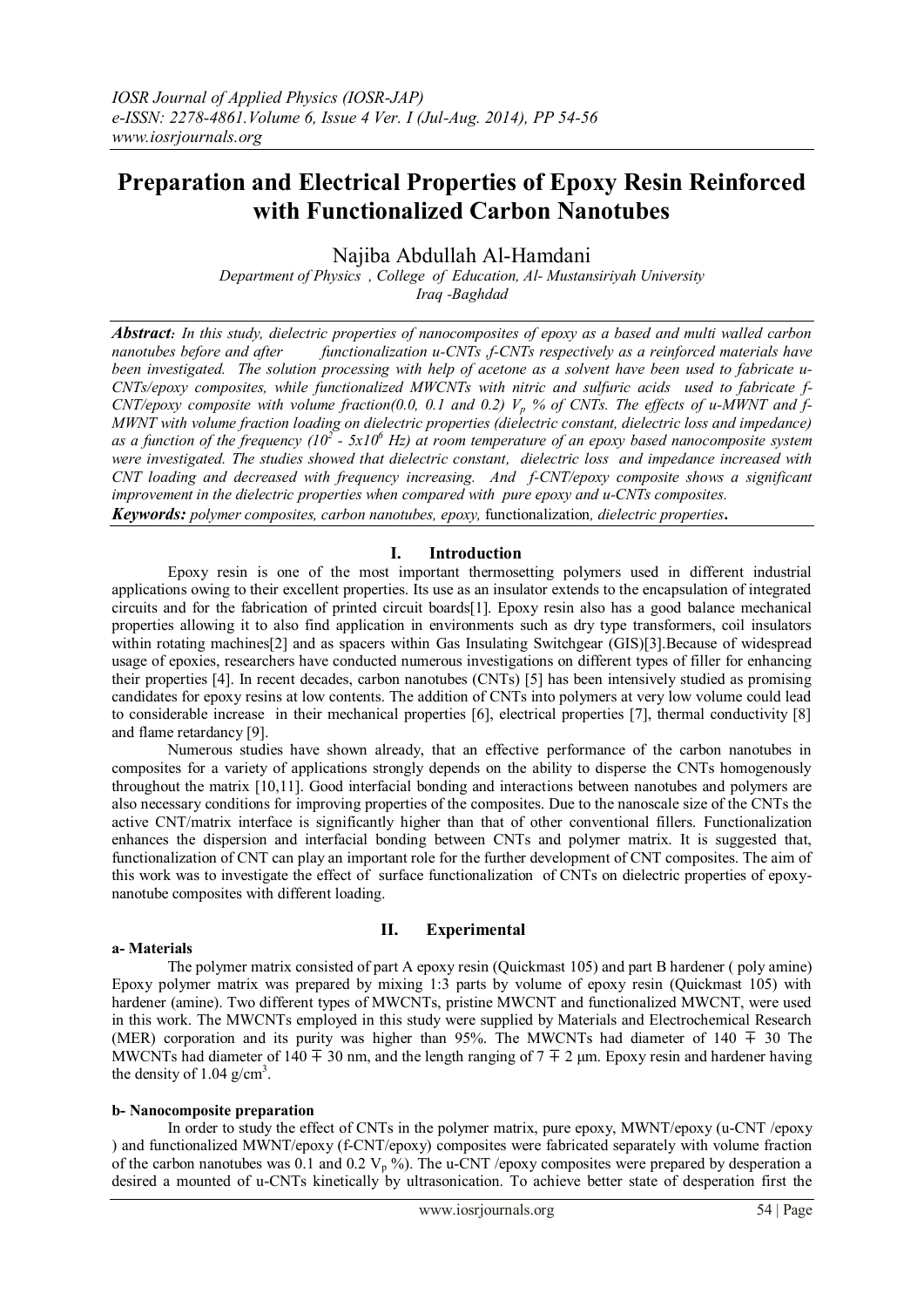nanotube were treated with acetone in an ultrasonic bath at room temperature for (30 min) for the demarcation of the tube bundles. in order to evaporate the acetone, the mixtures are treated in a vacuum oven at (70 °C) for (1 h) , then the treated tubes added the epoxy resin and sonicated for (1h ) at room temperature . Were MWCNTs functionalized by acid treatment of MWCNTS, typically, 7.7g of MWCNTs, 64 ml of 60% HNO3, and 193 ml of 98% H2SO4was added into 1000ml flask equipped with a condenser with vigorous stirring. The flask was then immersed in a sonication bath (40 kHz)for 10 min . Then both mixture cured under by hardener addition (resin / hardener ratio 3:1) and sonicated for 3 mints in water bath for homogenization. The resultant mixture was cast in to mould, the mould is smeared by wax paper before the mixture was poured in to the mould.

The dielectric properties of samples (pure epoxy u-CNT/Epoxy and f-CNT/epoxy composites) are measured by (Agilent impedance Analyzes 4294A ) . The samples were made in the form of circular discs and smooth surfaces. Samples with a diameter of (40 mm) and thicknesses (3 mm) were placed between two parallel plated electrodes. The measurement was carried out at frequencies from 100 Hz to 5 MHz at room temperature in order to examine the dielectric properties for samples pure, u-CNT, and f-CNT loading epoxy composites respectively.

## **III. Results and Discussion**

Figs. (1) and (2) show dielectric constant (real permittivity) (ε') and dielectric loss (imaginary permittivity) ( $\varepsilon$ ") as a function of the frequency (10<sup>2</sup> to 5x10<sup>6</sup> Hz) at room temperature for cured epoxy and its cured PNCs reinforced with different u-MWNT(u-CNT) and f-MWNT(f-CNT) loadings, respectively.

The variations of dielectric constant with respect to frequency for the epoxy composites with CNTs and functionalized CNTs-fillers and at different filler concentrations are shown in Fig.(1). It can be seen from Figure that the dielectric constant of epoxy composites increase with decreasing frequency and increasing of CNTs loading. Dielectric constant is a frequency dependent parameter in polymer systems. At lower frequencies of applied voltage, all the free dipolar functional groups in the epoxy chain can orient themselves resulting in a higher dielectric constant value at these frequencies. As the electric field frequency increases, the bigger dipolar groups find it difficult to orient at the same pace as the alternating field, so the contributions of these dipolar groups to the dielectric constant goes on reducing resulting in a continuously decreasing dielectric constant of the epoxy system at higher frequencies[12], this behavior is in agreement with[13] , while the cured pure epoxy is observed to be a constant around 3.3 and nearly independent of the frequency within the entire measured frequency scale, indicating a stable dielectric performance of cured epoxy upon frequency variation[14] this result is in good agreement with other worker[15] . The ε' value for the cured u-CNT PNCs increases as the u-CNT loading increases is considered a consequence of interfacial polarization. Similar results have also been reported by [ 15], while the ε' value for the cured f-CNT PNCs increases as loading of f-CNTs increase, may be due to that as the loading increase in the epoxy ,the effect of filler permittivity. The ε' of f-CNT composites are higher than those of u-MWNT composites, this is due to that polymer/carbon nanotube composites is strongly influenced by several factors such as dispersion, aspect ratio, purity and alignment. Dispersion is probably the more fundamental issue. The strong van der Waals interactions between the nanotubes of u-CNTs bundles them together. This bundling of the nanotubes reduces their aspect ratio and decreases the dielectric constant. The PNCs with a high dielectric constant can be used in high charge-storage capacitors [16].But the ε'' value for the cured u-CNT PNCs increases as the u-CNT loading increases, while the ε'' value for the cured f-CNT PNCs decreases as the f-CNT loading increases as shown in Fig. (2) due to a phase lag between molecular orientation and electric field.

Figure (3) shows the variation of impedance of epoxy and its composites with different loading of u-CNT and f-CNT as a function of frequency.

As it is shown, the impedance decreases as frequency is increased, indication that the impedance of the samples is dominated by the capacitance of the epoxy matrix according to equation of impedance  $Z$  [17]:

$$
Z = \frac{R}{\sqrt{1 + (2\pi F)^2 R^2 C^2}}
$$

$$
\qquad \qquad -----1
$$

Where R is resistance, C is capacitance and F is frequency. Also the results indicate that the impedance of composite increase as CNTs loading increase and impedance of f-CNT composites is higher than that u-CNT composites due to several factors such as orientation, dispersion and interfacial of CNTs in the matrix.

## **IV. Conclusions**

The dielectric properties of epoxy, u-CNT/epoxy and f-CNT/epoxy composites were evaluated. The f-CNT/epoxy composite shows a significant improvement in the dielectric properties when compared to the other two composites. Functionalization enhances the dispersion and interfacial bonding between CNTs and polymer matrix. It is suggested that, functionalization of CNT can play an important role for the further development of CNT composites.